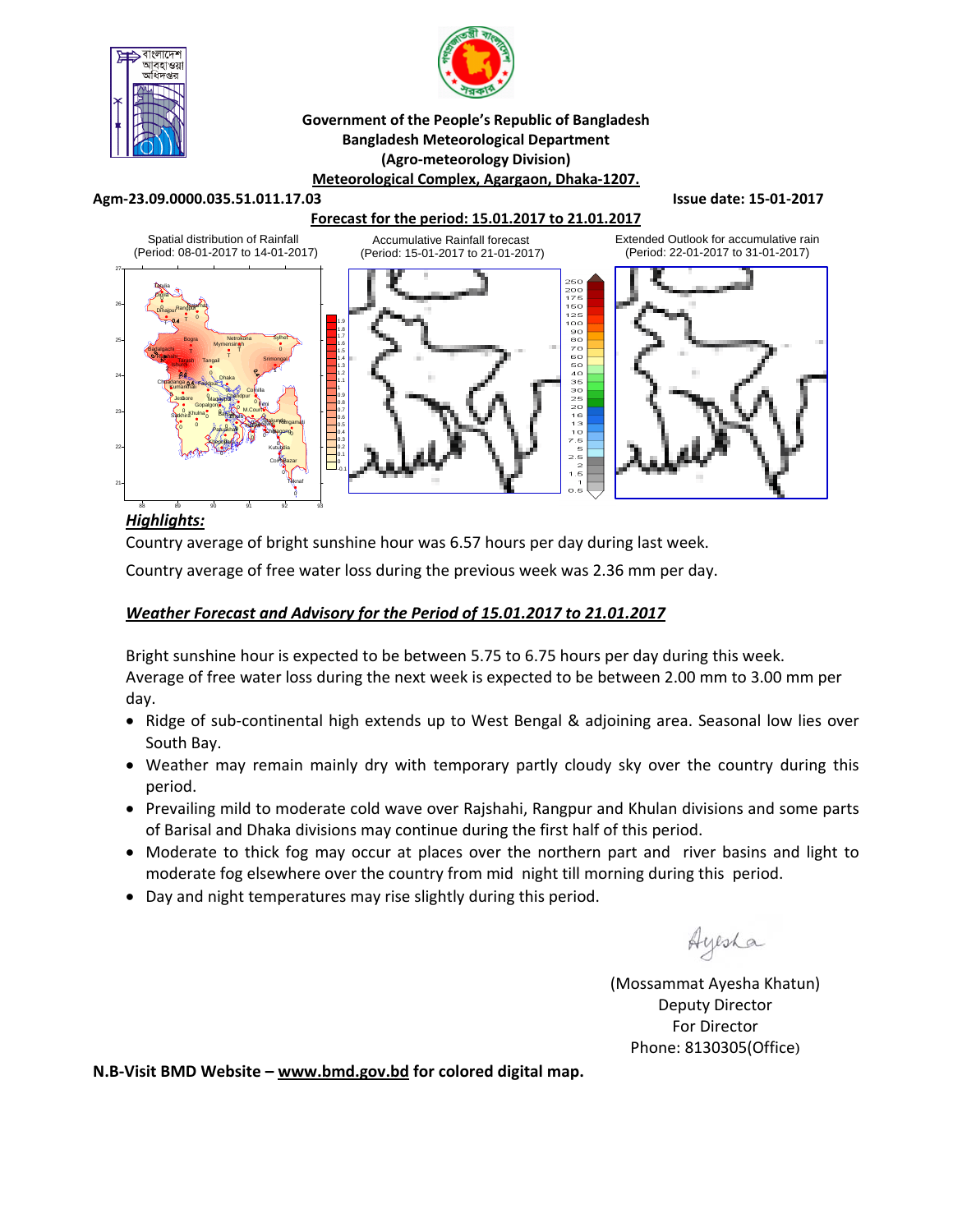



# **Bengali Version** পূর্বাভাস, সময়: ১৫-০১-২০১৭ থেকে ২১-০১-২০১৭



Extended Outlook for accumulative rain (Period: 22-01-2017 to 31-01-2017)



# প্রধান বৈশিষ্ট্য সমূহঃ-

গত সপ্তাহে দেশের দৈনিক উজ্জ্বল সূর্যকিরণ কালের গড় ৬.৫৭ ঘন্টা ছিল । গত সপ্তাহে দেশের দৈনিক বাষ্পীভবনের গড ২.৩৬ মিঃ মিঃ ছিল।

# আবহাওয়ার পূর্বাভাসঃ- ১৫-০১-২০১৭ থেকে ২১-০১-২০১৭ ইং পর্যন্ত।

এ সপ্তাহে দৈনিক উজ্জল সূর্য কিরণ কাল ৫.৭৫ থেকে ৬.৭৫ ঘন্টার মধ্যে থাকতে পারে ।

আগামী সপ্তাহের বাম্পীভবনের দৈনিক গড় ২.৫০ মিঃ মিঃ থেকে ৩.০০ মিঃমিঃ থাকতে পারে।

- উপ-মহাদেশীয় উচ্চচাপ বলয়ের বর্ধিতাংশ পশ্চিমবঙ্গ ও তৎসংলগ্ন এলাকা পর্যন্ত বিস্তৃত রয়েছে। মৌসুমী লঘুচাপ  $\bullet$ দক্ষিণ বঙ্গোপসাগর এলাকায় অবস্থান করছে।
- এ সময়ে আকাশ অস্থায়ীভাবে আংশিক মেঘলাসহ সারাদেশের আবহাওয়া প্রধানতঃ শুষ্ক থাকতে পারে।
- এ সময়ের প্রথমার্ধে বিরাজমান মৃদু থেকে মাঝারী ধরণের শৈত্য প্রবাহ রাজশাহী, রংপুর, এবং খুলনা বিভাগ এবং বরিশাল ও ঢাকা বিভাগের কিছু অংশে শৈত্য প্রবাহ অব্যাহত থাকতে পারে।
- এ সময়ে মধ্যরাত হতে সকাল পর্যন্ত দেশের উত্তরাঞ্চল ও নদী অববাহিকায় কোথাও কোথাও মাঝারী থেকে ভারী কুয়াশা পড়তে পারে এবং দেশের অন্যত্র হাল্কা থেকে মাঝারী ধরণের কুয়াশা পড়তে পারে।
- এ সময়ে সারাদেশের দিন ও রাতের তাপমাত্রা সামান্য বৃদ্ধি পেতে পারে।

Ayesha

(মোসাম্মৎ আয়শা খাতুন) উপ-পরিচালক পরিচালকের পক্ষে ফোনঃ ৮১৩০৩০৫(দপ্তর)

বিঃ দ্রঃ- পূর্বাভাসের ডিজিটাল map দেখতে visit করুন- www.bmd.gov.bd